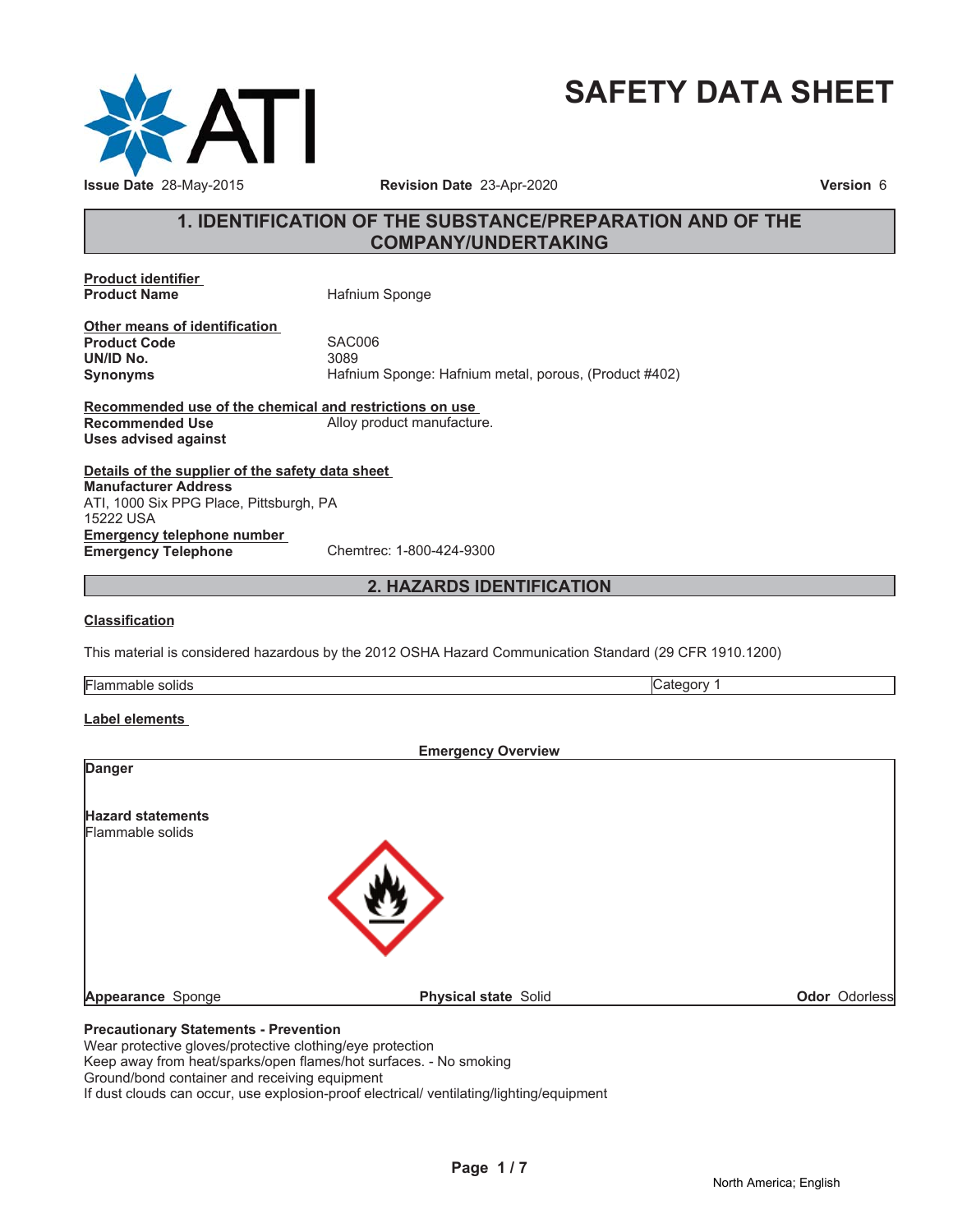#### **Precautionary Statements - Response**

In case of fire: Use salt (NaCl) or class D dry powder for extinction

**Hazards not otherwise classified (HNOC)** Not applicable **Other Information**

#### **3. COMPOSITION/INFORMATION ON INGREDIENTS**

\_\_\_\_\_\_\_\_\_\_\_\_\_\_\_\_\_\_\_\_\_\_\_\_\_\_\_\_\_\_\_\_\_\_\_\_\_\_\_\_\_\_\_\_\_\_\_\_\_\_\_\_\_\_\_\_\_\_\_\_\_\_\_\_\_\_\_\_\_\_\_\_\_\_\_\_\_\_\_\_\_\_\_\_\_\_\_\_\_\_\_\_\_

.

**Synonyms** Hafnium Sponge: Hafnium metal, porous, (Product #402).

| <b>Chemical Name</b> | <b>CAS No.</b> | Weight-%  |
|----------------------|----------------|-----------|
| Hafnium              | 7440-58-6      | $97 - 99$ |
| –<br>Zirconium       | 7440-67-7      | U-C       |
|                      |                |           |

#### **4. FIRST AID MEASURES**

| <b>First aid measures</b>                                                  |                                                                                                                                                        |  |  |
|----------------------------------------------------------------------------|--------------------------------------------------------------------------------------------------------------------------------------------------------|--|--|
| Eye contact                                                                | In the case of particles coming in contact with eyes during processing, treat as with any<br>foreign object.                                           |  |  |
| <b>Skin Contact</b>                                                        | None under normal use conditions.                                                                                                                      |  |  |
| <b>Inhalation</b>                                                          | If excessive amounts of smoke, fume, or particulate are inhaled during processing, remove<br>to fresh air and consult a qualified health professional. |  |  |
| Ingestion                                                                  | IF SWALLOWED. Call a POISON CENTER or doctor/physician if you feel unwell.                                                                             |  |  |
| Most important symptoms and effects, both acute and delayed                |                                                                                                                                                        |  |  |
| <b>Symptoms</b>                                                            | None anticipated.                                                                                                                                      |  |  |
| Indication of any immediate medical attention and special treatment needed |                                                                                                                                                        |  |  |
| Note to physicians                                                         | Treat symptomatically.                                                                                                                                 |  |  |
| <b>5. FIRE-FIGHTING MEASURES</b>                                           |                                                                                                                                                        |  |  |

**Suitable extinguishing media**

Isolate large fires and allow to burn out. Smother small fires with salt (NaCl) or class D dry powder fire extinguisher.

**Unsuitable extinguishing media** Do not spray water on burning metal as an explosion may occur. This explosive characteristic is caused by the hydrogen and steam generated by the reaction of water with the burning material.

#### **Specific hazards arising from the chemical**

Intense heat. Very fine, high surface area material resulting from processing this product may ignite spontaneously at room temperature. WARNING: Fine particles of this product may form combustible dust-air mixtures. Keep particles away from all ignition sources including heat, sparks, and flame. Prevent dust accumulations to minimize combustible dust hazard.

**Hazardous combustion products**Not applicable.

**Explosion data Sensitivity to Mechanical Impact** None. **Sensitivity to Static Discharge** May be ignited by friction, heat, sparks or flames.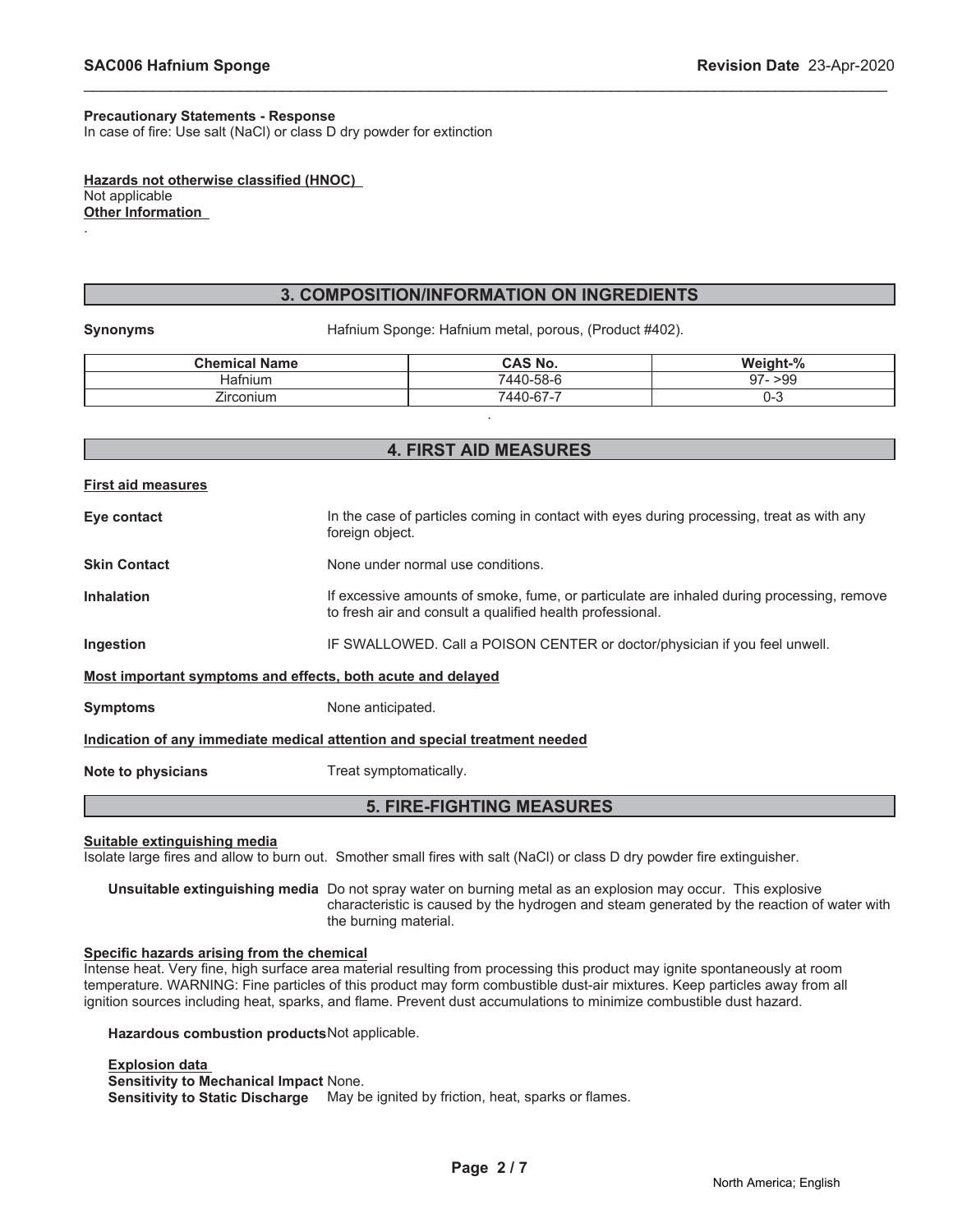$\Box$ 

## **Protective equipment and precautions for firefighters**

Firefighters should wear self-contained breathing apparatus and full firefighting turnout gear.

| Firengriters should wear self-contained breathing apparatus and full inengriting turnout gear. |                                                                                                                                                                                                                                                                                                                                                                                                                    |  |  |
|------------------------------------------------------------------------------------------------|--------------------------------------------------------------------------------------------------------------------------------------------------------------------------------------------------------------------------------------------------------------------------------------------------------------------------------------------------------------------------------------------------------------------|--|--|
|                                                                                                | <b>6. ACCIDENTAL RELEASE MEASURES</b>                                                                                                                                                                                                                                                                                                                                                                              |  |  |
|                                                                                                | Personal precautions, protective equipment and emergency procedures                                                                                                                                                                                                                                                                                                                                                |  |  |
| <b>Personal precautions</b>                                                                    | Use personal protective equipment as required.                                                                                                                                                                                                                                                                                                                                                                     |  |  |
| For emergency responders                                                                       | Use personal protective equipment as required. Follow Emergency Response Guidebook,<br>Guide No. 170.                                                                                                                                                                                                                                                                                                              |  |  |
| <b>Environmental precautions</b>                                                               |                                                                                                                                                                                                                                                                                                                                                                                                                    |  |  |
| <b>Environmental precautions</b>                                                               | Collect spillage to prevent release to the environment.                                                                                                                                                                                                                                                                                                                                                            |  |  |
| Methods and material for containment and cleaning up                                           |                                                                                                                                                                                                                                                                                                                                                                                                                    |  |  |
| <b>Methods for containment</b>                                                                 | Prevent further leakage or spillage if safe to do so.                                                                                                                                                                                                                                                                                                                                                              |  |  |
| Methods for cleaning up                                                                        | Sweep or shovel material into dry containers. using non-sparking tools. Avoid creating<br>uncontrolled dust.                                                                                                                                                                                                                                                                                                       |  |  |
|                                                                                                | 7. HANDLING AND STORAGE                                                                                                                                                                                                                                                                                                                                                                                            |  |  |
| <b>Precautions for safe handling</b>                                                           |                                                                                                                                                                                                                                                                                                                                                                                                                    |  |  |
| Advice on safe handling                                                                        | Very fine, high surface area material resulting from grinding, buffing, polishing, or similar<br>processes of this product may ignite spontaneously at room temperature. WARNING: Fine<br>particles of this product may form combustible dust-air mixtures. Keep particles away from<br>all ignition sources including heat, sparks, and flame. Prevent dust accumulations to<br>minimize combustible dust hazard. |  |  |
| Conditions for safe storage, including any incompatibilities                                   |                                                                                                                                                                                                                                                                                                                                                                                                                    |  |  |
| <b>Storage Conditions</b>                                                                      | Keep away from heat, sparks, flame and other sources of ignition (i.e., pilot lights, electric<br>motors and static electricity). For long-term storage, keep sealed in argon-filled steel drums.                                                                                                                                                                                                                  |  |  |
| Incompatible materials                                                                         | Dissolves in hydrofluoric acid. Ignites in the presence of fluorine. When heated above<br>200°C, reacts exothermically with the following. Chlorine, bromine, halocarbons, carbon<br>tetrachloride, carbon tetrafluoride, and freon.                                                                                                                                                                               |  |  |

\_\_\_\_\_\_\_\_\_\_\_\_\_\_\_\_\_\_\_\_\_\_\_\_\_\_\_\_\_\_\_\_\_\_\_\_\_\_\_\_\_\_\_\_\_\_\_\_\_\_\_\_\_\_\_\_\_\_\_\_\_\_\_\_\_\_\_\_\_\_\_\_\_\_\_\_\_\_\_\_\_\_\_\_\_\_\_\_\_\_\_\_\_

#### **8. EXPOSURE CONTROLS/PERSONAL PROTECTION**

#### **Control parameters**

#### **Exposure Guidelines**

| <b>Chemical Name</b> | <b>ACGIH TLV</b>                                             | <b>OSHA PEL</b>                                      |
|----------------------|--------------------------------------------------------------|------------------------------------------------------|
| <b>Hafnium</b>       | TWA: $0.5 \,\mathrm{mg/m^3}$ TWA: $0.5 \,\mathrm{mg/m^3}$ Hf | TWA: $0.5$ mg/m <sup>3</sup>                         |
| 7440-58-6            |                                                              |                                                      |
| Zirconium            | STEL: 10 mg/m <sup>3</sup> STEL: 10 mg/m <sup>3</sup> Zr     | TWA: 5 $mg/m3 Zr$                                    |
| 7440-67-7            | TWA: 5 mg/m <sup>3</sup> TWA: 5 mg/m <sup>3</sup> Zr         | (vacated) STEL: 10 mg/m <sup>3</sup> (vacated) STEL: |
|                      |                                                              | 10 mg/m $3$ Zr                                       |

#### **Appropriate engineering controls**

**Engineering Controls Avoid generation of uncontrolled particles.** 

#### **Individual protection measures, such as personal protective equipment**

**Eye/face protection** When airborne particles may be present, appropriate eye protection is recommended. For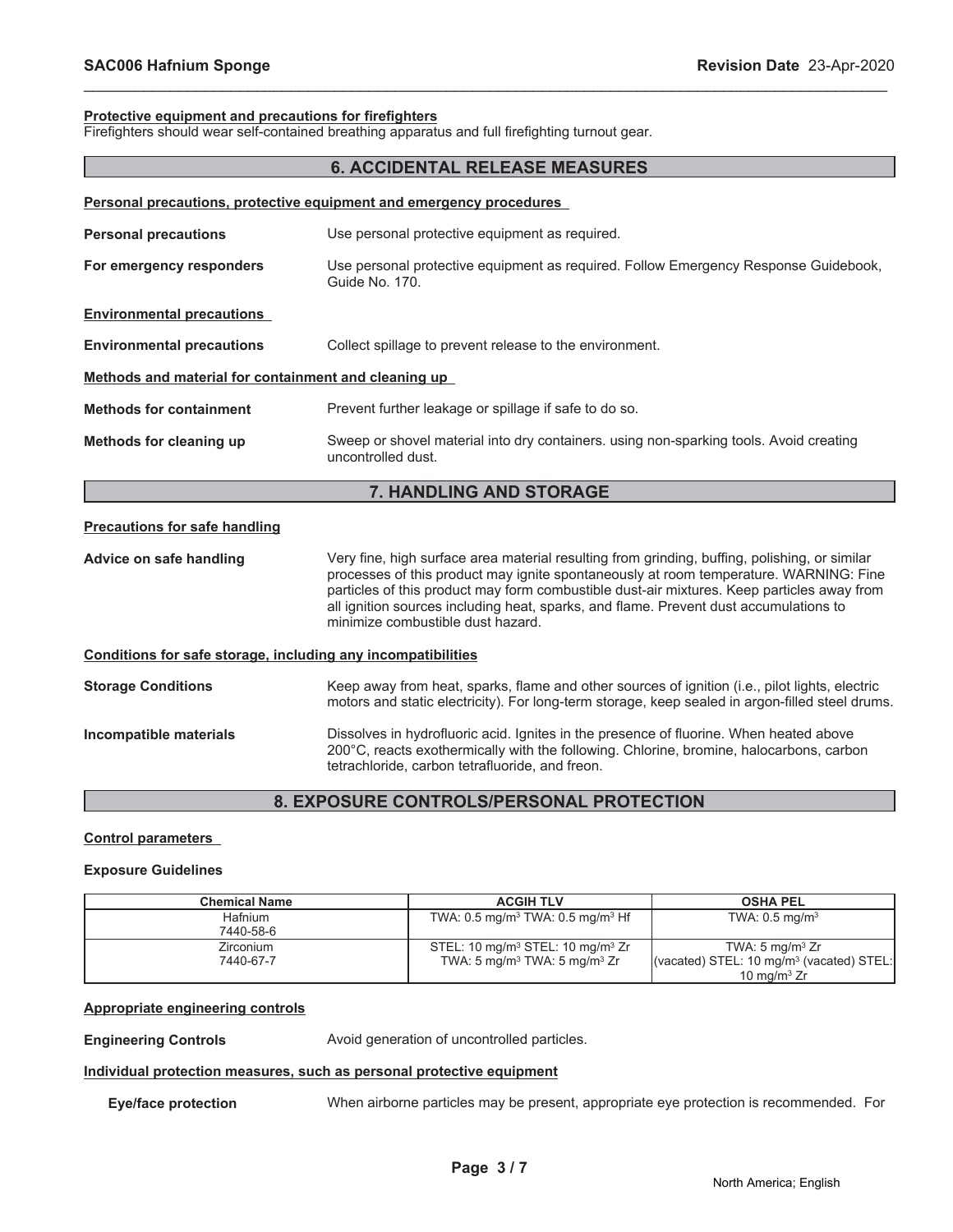|                                       | example, tight-fitting goggles, foam-lined safety glasses or other protective equipment that<br>shield the eyes from particles.                                                                                                                                                                                                                                                 |
|---------------------------------------|---------------------------------------------------------------------------------------------------------------------------------------------------------------------------------------------------------------------------------------------------------------------------------------------------------------------------------------------------------------------------------|
| Skin and body protection              | Fire/flame resistant/retardant clothing may be appropriate during hot work with the product.<br>Cut-resistant gloves and/or protective clothing may be appropriate when sharp surfaces are<br>present.                                                                                                                                                                          |
| <b>Respiratory protection</b>         | When particulates/fumes/gases are generated and if exposure limits are exceeded or<br>irritation is experienced, proper approved respiratory protection should be worn.<br>Positive-pressure supplied air respirators may be required for high airborne contaminant<br>concentrations. Respiratory protection must be provided in accordance with current local<br>regulations. |
| <b>General Hygiene Considerations</b> | Handle in accordance with good industrial hygiene and safety practice.                                                                                                                                                                                                                                                                                                          |

\_\_\_\_\_\_\_\_\_\_\_\_\_\_\_\_\_\_\_\_\_\_\_\_\_\_\_\_\_\_\_\_\_\_\_\_\_\_\_\_\_\_\_\_\_\_\_\_\_\_\_\_\_\_\_\_\_\_\_\_\_\_\_\_\_\_\_\_\_\_\_\_\_\_\_\_\_\_\_\_\_\_\_\_\_\_\_\_\_\_\_\_\_

#### **9. PHYSICAL AND CHEMICAL PROPERTIES**

#### **Information on basic physical and chemical properties**

| <b>Physical state</b>            | Solid                      |                       |                |
|----------------------------------|----------------------------|-----------------------|----------------|
| Appearance                       | Sponge                     | Odor                  | Odorless       |
| Color                            | Metallic gray or silver    | <b>Odor threshold</b> | Not applicable |
|                                  |                            |                       |                |
| <b>Property</b>                  | <b>Values</b>              | Remarks • Method      |                |
| рH                               |                            | Not applicable        |                |
| Melting point / freezing point   | 2230 °C / 4040 °F          |                       |                |
| Boiling point / boiling range    |                            |                       |                |
| <b>Flash point</b>               |                            |                       |                |
| <b>Evaporation rate</b>          |                            | Not applicable        |                |
| Flammability (solid, gas)        |                            | Flammable             |                |
| <b>Flammability Limit in Air</b> |                            |                       |                |
| <b>Upper flammability limit:</b> |                            |                       |                |
| Lower flammability limit:        |                            |                       |                |
| Vapor pressure                   |                            | Not applicable        |                |
| <b>Vapor density</b>             |                            | Not applicable        |                |
| <b>Specific Gravity</b>          | 13.3                       |                       |                |
| <b>Water solubility</b>          | Insoluble                  |                       |                |
| Solubility in other solvents     |                            |                       |                |
| <b>Partition coefficient</b>     |                            | Not applicable        |                |
| <b>Autoignition temperature</b>  |                            | Not applicable        |                |
| <b>Decomposition temperature</b> |                            | Not applicable        |                |
| <b>Kinematic viscosity</b>       |                            | Not applicable        |                |
| <b>Dynamic viscosity</b>         |                            | Not applicable        |                |
| <b>Explosive properties</b>      | Not applicable             |                       |                |
| <b>Oxidizing properties</b>      | Not applicable             |                       |                |
|                                  |                            |                       |                |
| <b>Other Information</b>         |                            |                       |                |
|                                  |                            |                       |                |
| Softening point                  |                            |                       |                |
| <b>Molecular weight</b>          |                            |                       |                |
| <b>VOC Content (%)</b>           | Not applicable             |                       |                |
| <b>Density</b>                   | 130-170 lb/ft <sup>3</sup> |                       |                |
| <b>Bulk density</b>              |                            |                       |                |

### **10. STABILITY AND REACTIVITY**

#### **Reactivity**

Not applicable

**Chemical stability**

Stable under normal conditions.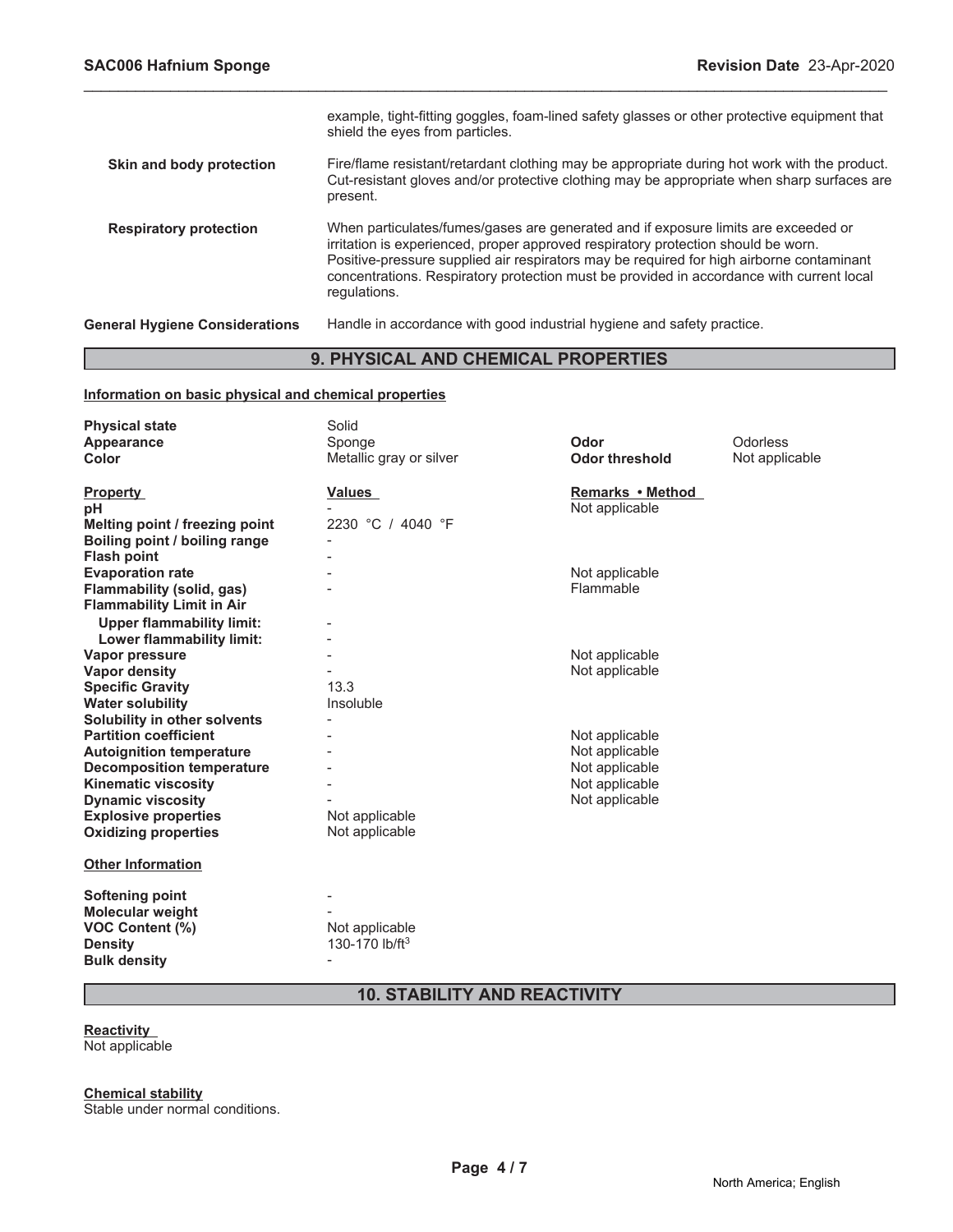#### **Possibility of Hazardous Reactions**

None under normal processing.

**Hazardous polymerization** Hazardous polymerization does not occur.

\_\_\_\_\_\_\_\_\_\_\_\_\_\_\_\_\_\_\_\_\_\_\_\_\_\_\_\_\_\_\_\_\_\_\_\_\_\_\_\_\_\_\_\_\_\_\_\_\_\_\_\_\_\_\_\_\_\_\_\_\_\_\_\_\_\_\_\_\_\_\_\_\_\_\_\_\_\_\_\_\_\_\_\_\_\_\_\_\_\_\_\_\_

#### **Conditions to avoid**

Dust formation and dust accumulation.

#### **Incompatible materials**

Dissolves in hydrofluoric acid. Ignites in the presence of fluorine. When heated above 200°C, reacts exothermically with the following. Chlorine, bromine, halocarbons, carbon tetrachloride, carbon tetrafluoride, and freon.

#### **Hazardous Decomposition Products**

Not applicable.

#### **11. TOXICOLOGICAL INFORMATION**

#### **Information on likely routes of exposure**

**Product Information**

| Product not classified.<br><b>Inhalation</b> |                         |
|----------------------------------------------|-------------------------|
| Eye contact                                  | Product not classified. |
| <b>Skin Contact</b>                          | Product not classified. |
| Ingestion                                    | Product not classified. |

| <b>Chemical Name</b> | Oral LD50         | <b>Dermal LD50</b> | <b>Inhalation LC50</b> |
|----------------------|-------------------|--------------------|------------------------|
| Hafnium<br>7440-58-6 | $>$ 5000 mg/kg bw |                    | >4.3mg/L               |
| Zirconium            | $>$ 5000 mg/kg bw |                    | $>4.3$ mg/L            |
| 7440-67-7            |                   |                    |                        |

#### **Information on toxicological effects**

**Symptoms** None known.

#### **Delayed and immediate effects as well as chronic effects from short and long-term exposure**

| <b>Skin corrosion/irritation</b>  | Product not classified. |
|-----------------------------------|-------------------------|
| Serious eye damage/eye irritation | Product not classified. |
| <b>Sensitization</b>              | Product not classified. |
| Germ cell mutagenicity            | Product not classified. |
| Carcinogenicity                   | Product not classified. |
| <b>Reproductive toxicity</b>      | Product not classified. |
| <b>STOT - single exposure</b>     | Product not classified. |
| <b>STOT - repeated exposure</b>   | Product not classified. |
| <b>Aspiration hazard</b>          | Product not classified. |

#### **12. ECOLOGICAL INFORMATION**

#### **Ecotoxicity**

This product as shipped is not classified for aquatic toxicity.

| . .<br>Chemical<br><b>Name</b> | plants<br>e/aquatic | --<br>™ish | Γoxicitv to       | eanctar and<br>твышен |
|--------------------------------|---------------------|------------|-------------------|-----------------------|
|                                |                     |            | oorganisms<br>mıo |                       |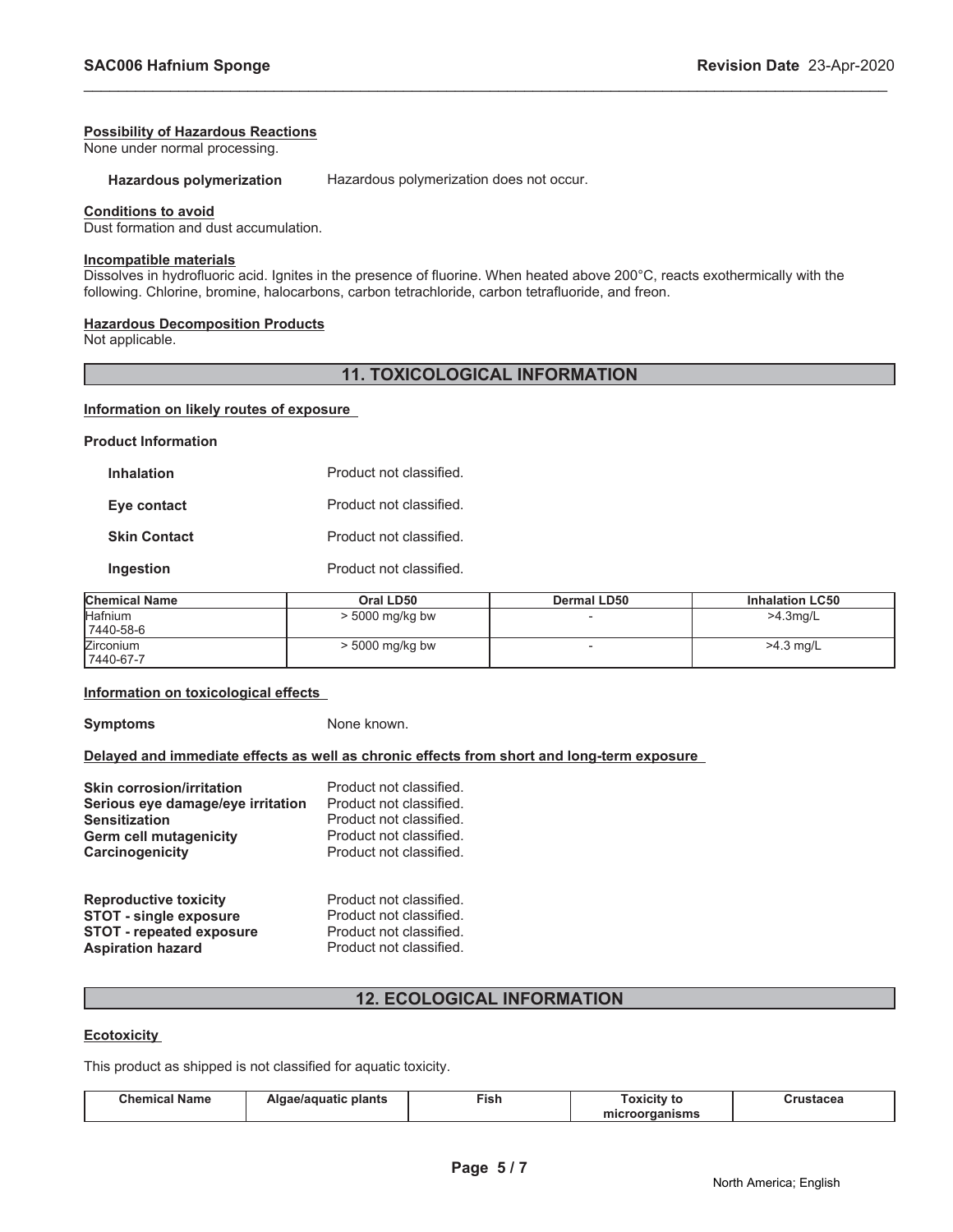| <b>Hafnium</b>   | The 72 h EC50 of hafnium        | The 96 h LC50 of Hafnium     | The 48 h EC50 of Hafnium     |
|------------------|---------------------------------|------------------------------|------------------------------|
| 7440-58-6        | to Pseudokirchneriella          | dioxide in water to Danio    | dioxide to Daphnia magna     |
|                  | subcapitata was great than 8    | rerio was greater than the   | was greater than the         |
|                  | ug of Hf/L (100% saturated      | solubility limit of 0.007 mg | solubility limit of 0.007 mg |
|                  | solution).                      | $Hf/L$ .                     | $Hf/L$ .                     |
| <b>Zirconium</b> | The 14 d NOEC of zirconium      | The 96 h LL50 of zirconium   | The 48 h EC50 of zirconium   |
| 7440-67-7        | dichloride oxide to Chlorella I | to Danio rerio was greater   | dioxide to Daphnia magna     |
|                  | vulgaris was greater than       | than 74.03 mg/L.             | was greater than 74.03 mg    |
|                  | 102.5 mg of $Zr/L$ .            |                              | of Zr/L.                     |

\_\_\_\_\_\_\_\_\_\_\_\_\_\_\_\_\_\_\_\_\_\_\_\_\_\_\_\_\_\_\_\_\_\_\_\_\_\_\_\_\_\_\_\_\_\_\_\_\_\_\_\_\_\_\_\_\_\_\_\_\_\_\_\_\_\_\_\_\_\_\_\_\_\_\_\_\_\_\_\_\_\_\_\_\_\_\_\_\_\_\_\_\_

#### **Other adverse effects**

#### **13. DISPOSAL CONSIDERATIONS**

#### **Waste treatment methods**

| Disposal of wastes     | Disposal should be in accordance with applicable regional, national and local laws and<br>regulations. |
|------------------------|--------------------------------------------------------------------------------------------------------|
| Contaminated packaging | Disposal should be in accordance with applicable regional, national and local laws and<br>regulations. |

This product contains one or more substances that are listed with the State of California as a hazardous waste.

#### **14. TRANSPORT INFORMATION**

| DOT                             | Regulated                                 |
|---------------------------------|-------------------------------------------|
| UN/ID No.                       | 3089                                      |
| Proper shipping name            | Metal powder, flammable, n.o.s. (Hafnium) |
| <b>Hazard Class</b>             | 4.1                                       |
| <b>Packing Group</b>            | Ш                                         |
| <b>Special Provisions</b>       | IB8, IP2, IP4, T3, TP33                   |
| <b>Emergency Response Guide</b> | 170                                       |
| <b>Number</b>                   |                                           |

#### **15. REGULATORY INFORMATION**

| <b>International Inventories</b> |                   |
|----------------------------------|-------------------|
| <b>TSCA</b>                      | Complies          |
| <b>DSL/NDSL</b>                  | Complies          |
| <b>EINECS/ELINCS</b>             | Complies          |
| <b>ENCS</b>                      | Complies          |
| <b>IECSC</b>                     | Complies          |
| <b>KECL</b>                      | Complies          |
| <b>PICCS</b>                     | Complies          |
| <b>AICS</b>                      | <b>Not Listed</b> |
|                                  |                   |

 **Legend:** 

 **TSCA** - United States Toxic Substances Control Act Section 8(b) Inventory

 **DSL/NDSL** - Canadian Domestic Substances List/Non-Domestic Substances List

 **EINECS/ELINCS** - European Inventory of Existing Chemical Substances/European List of Notified Chemical Substances

 **ENCS** - Japan Existing and New Chemical Substances

 **IECSC** - China Inventory of Existing Chemical Substances

 **KECL** - Korean Existing and Evaluated Chemical Substances

 **PICCS** - Philippines Inventory of Chemicals and Chemical Substances

 **AICS** - Australian Inventory of Chemical Substances

#### **US Federal Regulations**